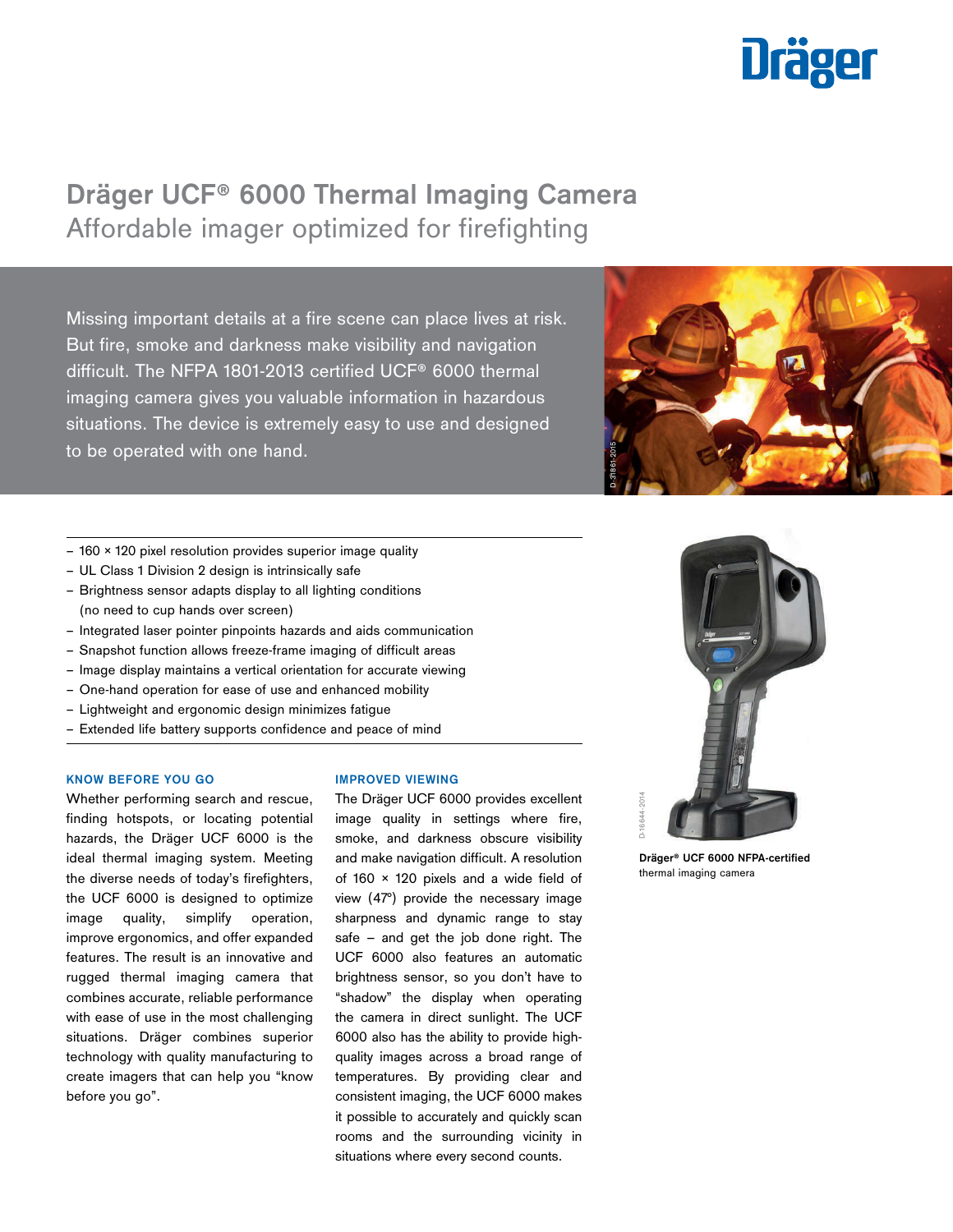# **DRÄGER UCF 6000**





## **RELIABLE AND RUGGED**

Even in the most hostile environments where other imaging cameras fail, the UCF 6000 can be depended on to provide critical information quickly and easily, so you can focus more on the task at hand and less on the equipment. The Dräger UCF 6000 is equipped with an extremely rugged and durable housing that resists heat, water, smoke, and dust. This enables the UCF 6000 to withstand the rigors of firefighting, including damage from accidental drops and fumbles. Additionally, modern lithium-ion battery technology powers the UCF 6000 for up to 4 hours. This

extended period of operation simplifies use and gives you peace of mind during extended firefighting operations.

# **EXPANDED UTILITY**

The Dräger UCF 6000 is designed for functionality and ease of use in difficult and dangerous settings where firefighters routinely work. The "snapshot" function enables you to "see around corners" by providing a temporary freeze-frame of the thermal image. This is particularly useful when your freedom of movement is limited, enabling you to evaluate hardto-reach areas quickly and safely.

To aid communication among firefighters, the integrated laser pointing feature allows you to point to hotspots and other areas of concern without changing your grip on other equipment. This enables you to illustrate a recommended plan of attack to fellow firefighters. The enhanced dynamic range of the UCF 6000 optimizes resolution at high temperatures and makes it possible to quickly identify cooler objects, such as victims and other firefighters, within the immediate vicinity of a fire.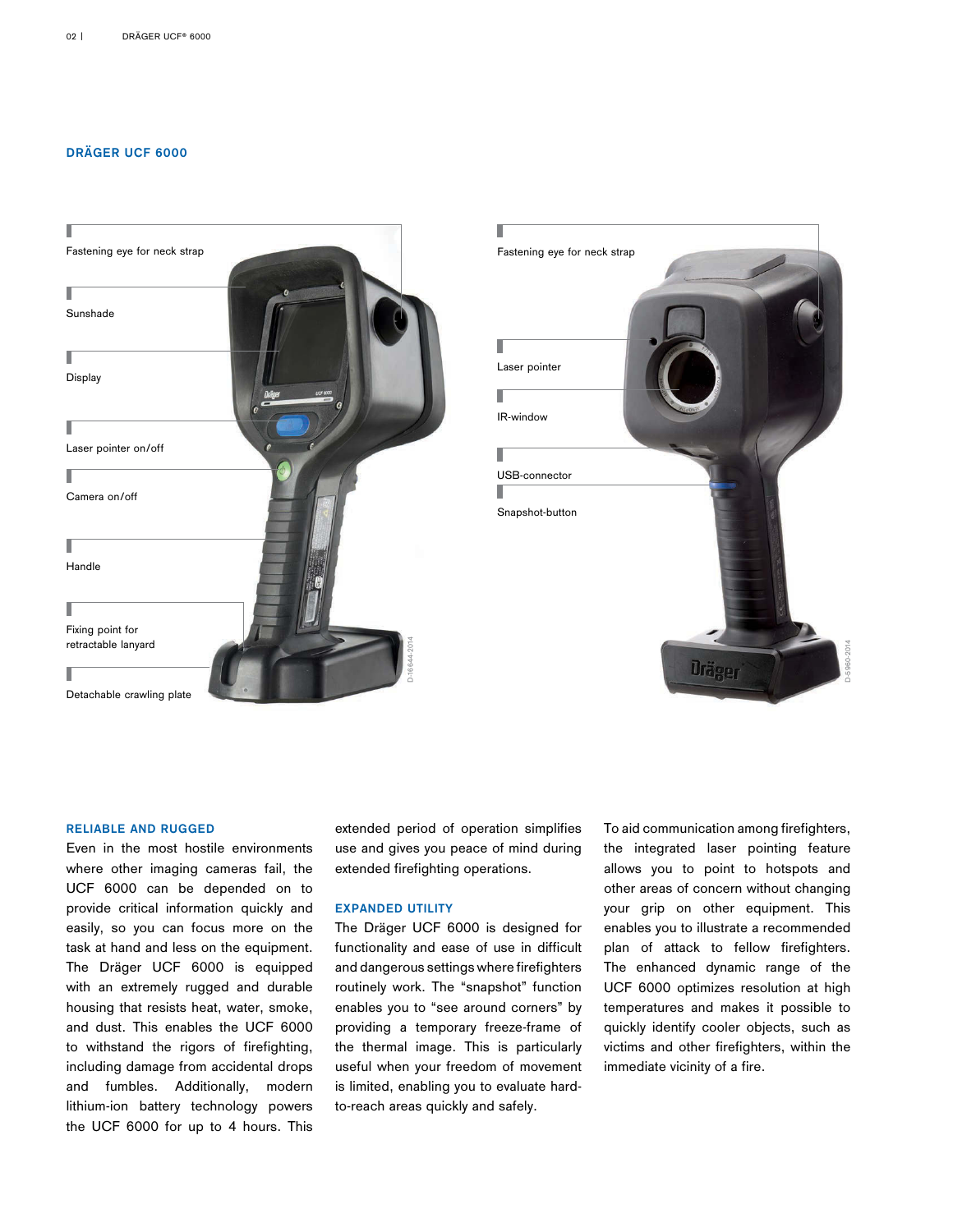# **CONVENIENT OPERATION**

As a true one-handed thermal imaging device, the Dräger UCF 6000 leaves your other hand free at all times. This ease of use is an invaluable benefit, adding safety as well as freedom of movement. The compact UCF 6000 weighs only 2.9 lbs, making the camera easy to operate without excess fatigue

during extended firefighting operations. The intuitive design of the camera means there's less distraction in difficult and stressful situations.

Another benefit of the UCF 6000 is the sturdy, detachable crawling plate that allows you to safely put your weight on the camera while crawling.

# **STANDARD USB INTERFACE**

The Dräger UCF 6000 has a USB 2.0 interface, which makes it possible to configure the camera and transfer the thermal image directly to a PC.

The Dräger UCF 6000 is shipped with a USB cable, detachable crawling plate, and PC software.

# TECHNICAL DATA

| Dräger UCF® 6000                               |                                                          |  |
|------------------------------------------------|----------------------------------------------------------|--|
| Dimensions of camera ( $W \times H \times D$ ) | $4.92 \times 11 \times 4.33$ inches (125 × 280 × 110 mm) |  |
| Weight                                         | 2.9 lbs (1,335 g) including battery                      |  |
|                                                |                                                          |  |
| <b>Display</b>                                 |                                                          |  |
| Technology                                     | Liquid cristal display (LCD)                             |  |
| Size (diagonal)                                | 3.5 inches (9 cm)                                        |  |
| Housing                                        |                                                          |  |
| <b>Protection cover</b>                        | Rubber material EPDM                                     |  |
| Carrying loops                                 | High-temperature resistant material                      |  |
| Housing material                               | High-temperature resistant plastic                       |  |
| Protection class                               | IP67                                                     |  |
|                                                |                                                          |  |
| Infrared specifications                        |                                                          |  |
| Type of sensor                                 | a-Si Microbolometer Array                                |  |
| Resolution                                     | $160 \times 120$ pixels                                  |  |
| IR spectral                                    | 7 to 14 µm                                               |  |
| Temperature sensitivity                        | Approximately 0.063°F (0.035°C)                          |  |
| Picture frequency                              | 50 Hz                                                    |  |
| Optics                                         |                                                          |  |
| Material                                       | Germanium                                                |  |
| Focus                                          | From $3.2808$ ft $(1 \text{ m})$ to infinity             |  |
| Field of view                                  | Horizontal: 47° / Vertical: 32° / Diagonal: 62°          |  |
| Operation                                      |                                                          |  |
| Operation time (at 73.4°F/23°C) with battery   | Approximately 4 hours                                    |  |
| Temperature measurement                        | Digital display: -40°F to 1,832°F (-40°C to 1,000°C)     |  |
| Operating temperature                          | -40°F to 185°F (-40°C to 85°C)                           |  |
| Battery technology                             | Rechargeable lithium-ion batteries                       |  |
| Battery display                                | Precise 4-level battery indicator                        |  |
| Approvals                                      | NFPA 1801-2013                                           |  |
|                                                |                                                          |  |